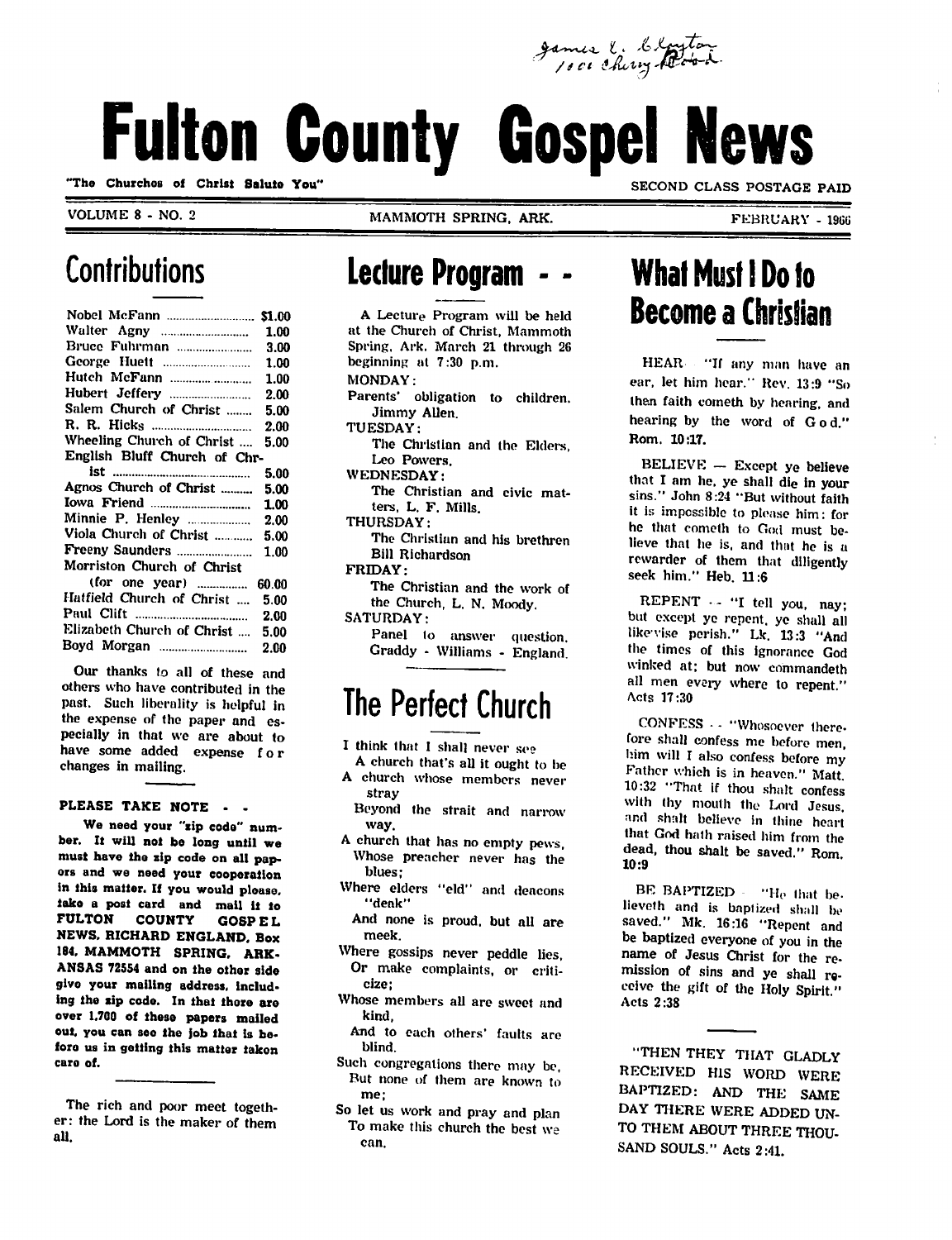#### Fulton County Gospel News

#### PUBLISHED MONTHLY FREE SUBSCRIPTION

SECOND CLASS POSTAGE PAID MAMMOTH SPRING, ARK.

#### SUPPORTED BY:

CHURCHES OF CHRIST IN THIS AREA

EDITORS! CLOVIS RAGSDALE RICHARD ENGLAND

### Little Things Are Important

Said the tiny grain of sand: "I'm just one little grain of sand. I don't amount to anything at all. Just look at this great big beach. No one will miss me. I'm not go ing to be a part of the beach any more."

Said the little drop of water: "What am I in this great ocean? I'm not important, so 'I'll just cease being a part of the ocean."

Said the member of the Lord's church: "I'm just one member of the church, and no one notices me. I won't be missed if I don't at tend. I think I'll quit, or just at tend part of the time."

But the grain of sand was wrong, because the vast stretch of beach beside the mighty ocean is made up of millions of tiny grains of sand — each one just as important as the other. Taken alone, what is a grain of sand? But put it with all the others and to gether they make up something big and important.

And the drop of water was mis taken, for the mighty ocean is nothing in the world but all the lit tle drops of water functioning to gether for a purpose.

And the church member must

have forgotten that the glorious body of Christ is made up of many members, all having their places and each as necessary and im portant as the other.

So let us all remember that each has a place, but each is needed, and that each one will be missed if he does not attend or take part in the work of the church. If each litle drop of water working togeth er can make a powerful ocean, so we can work together and ac complish great things for our Lord, though when taken separa tely each of us is truly weak and insignificant.

> Bill Richardson Mt. Home, Ark.

### Crowley's Ridge College Starts Expansion Program

Crowley's Ridge christian col lege will launch a million dollar expansion program beginning in February. One half of this amount has already been promised by one family. The rest will come from private donations from over the area of North Arkansas, Southern Missouri, and Western Tennessee. The money will be used to build dormitories, class rooms, and other buildings necessary to build a school of high academic stand ing.

Some may ask the question, are christian colleges necessary? We think this can be answered best by asking another question. Where would the church be today if we did not have christian colleges? Ninety-five percent of our preach ers are trained in college. Ninetynine per cent of people engaged in mission work come from our col leges. The responsibility lo peach the gospel to the world requires qualified personnel to da this work. Our school are the best and al most the only source of supply. Many other advantages could be pointed out why christian boys and girls should attend a christian col lege.

How are christian colleges sup

ported? Because the christian col lege also trains the student in arts and sciences the church is not re sponsible. Most students of chris tian collegs become employed in the business and professio n a 1 world. Training for secular work is not a part of the church trea sury. This is why our colleges are supported by individuals. Many people who are not members of the New Testment church contri bute to christian colleges. Though they are not obligated to help they do so because of the high type of citizen that christian colleges are moulding.

Christians should support our schools because of this reason and more important, they train the ones who will be in the front lines of preaching the gospel to all the world.

The brethren in Fulton county will be given an opportunity to have a part in building a chris tian college which will serve the people in this immediate area. Crowley's Ridge college is located less than a hundred miles from the county. Brother Boyd Morgan, who is known to most, is very active in the building of this school. The men he is working with are sound in the faith and dedicated to the building of a school that will be of great help to this and to the succeeding generations of our area.

Brother Richard England and brother Clovis Ragsdale will over see the raising of funds in this county to help build the school. The brcthern over the county will be contacted in the near future.

#### IT DOESN'T TAKE LONG:

- For gossip to assassinate reputa tion.
- For conceit to spoil a future.
- For envy to make unhappiness.
- For chickens to come home to roost.
- For boys to learn their father's vices.
- For grudges to become hatreds. For an audience to detect insin cerity.

Dignity is the capacity to hold back on the tongue what should never have been in the mind in the first place.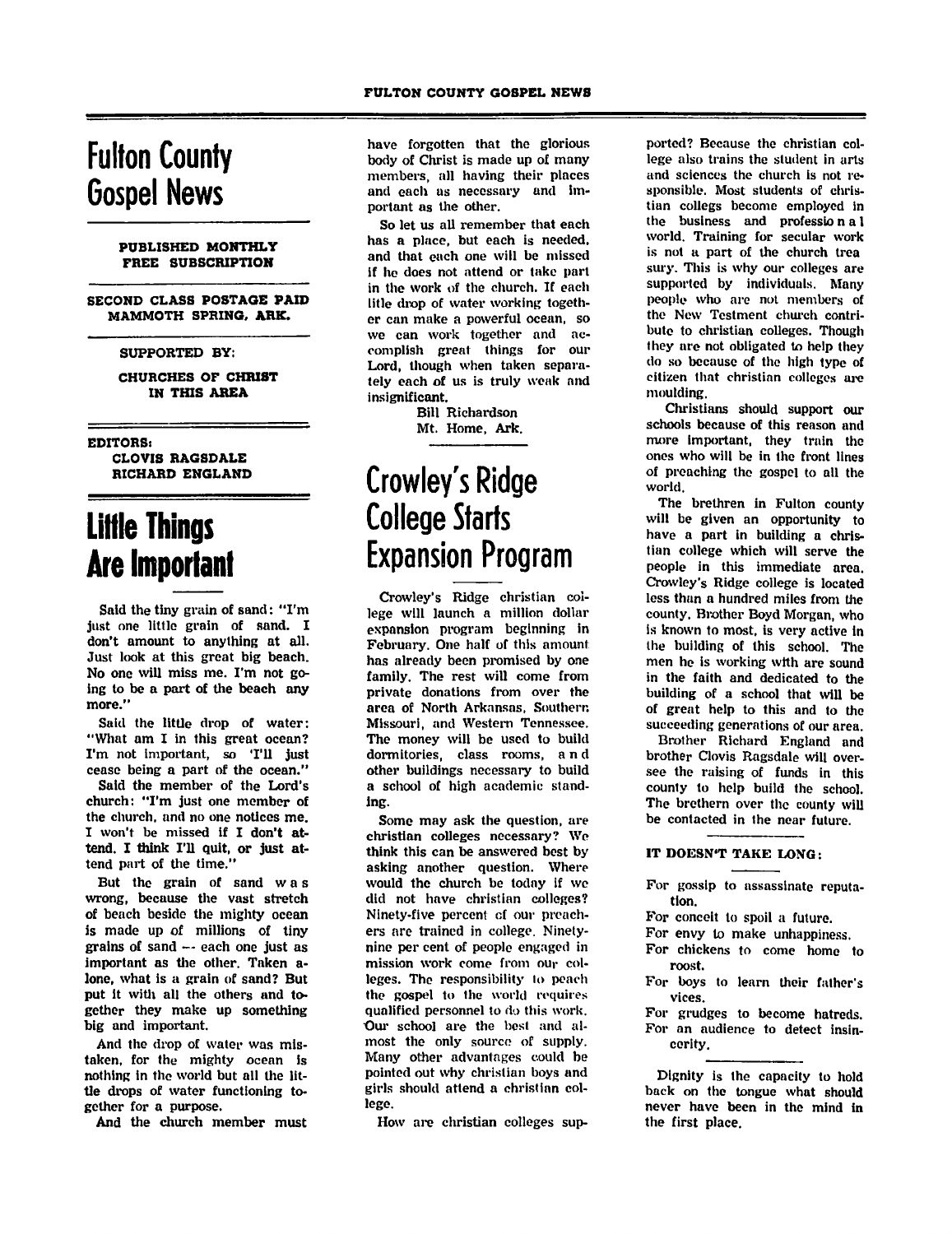### What the Bible Says

#### Hear, Heareth and Hearing

1. God said, This is my beloved Son, in whom I am well pleased, hear ye him. Matt. 17:5

2. Christ said, Therefore whoso ever heareth these sayings of mine, and doeth them, I will liken him unto a wise man which built his house upon a rock: and the rain descended, and the floods came, and the winds blew, and beat upon that house; and it fell not; for it was founded upon a rock. And every one that heareth these sayings of mine, and doeth them not, shall be likened unto a foolish man, which built his house upon the sand: and the rain de scended, and the floods came, and the winds blew, and beat upon that house; and it fell; and great was the fall of it. (Matt. 7:24-27).

3. Moses said, A prophet shall the Lord your God raise up unto you of your brethren, like unto me; him shall ye hear in all things whatsoever he shall say unto you. And it shall come to pass, that every soul, which will not hear that Prophet, shall be destroyed from among the people. Acts 3: 22-23.

4. Peter said, Men and brethren. ye know how that a good while ago God made choice among us, that the Gentiles by my mouth should hear the word of the gos pel, and believe. Acts 15:7.

5. Paul said, So then faith cometh by hearing, and hearing by the word of God. Rom. 10:17.

Believeth, Believe and Faith

1. Christ said. He that believeth and is baptized shall be saved but he that believeth not shall be damned. Mark 16: 16. But as many as received him, to them gave he power to become the sons of God, even to them that believe on his name. John 1:12.

Let not your heart be troubled: ye believe in God, believe also in me. John 14:1.

2. Peter said, To him gave all the prophets witness, that through his name whosoever believeth in him shall receive remission of sins. Acts 10:43.

And put no difference between

us and them, purifying their hearts by faith. Acts 15:9.

3. Paul said, Believe on the Lord Jesus Christ, and thou shalt be saved, and thy house. Acts 16:31.<br>Again, for I am not ashamed of

the gospel of Christ: for it is the power of God unto salvation to every one that believeth; to the Jew first, and also to the Greek. Rom. 1:16.

Again, Therefore we conclude that a man is justified by faith without the deeds of the law. Rom. 3:28.

Again. For by grace are ye saw ed through faith; and that not of yourselves: it is the gift of God: not of works, lest any man should boast. Eph. 2: 8-9.<br>Again, For in Jesus Christ neith-

er circumcision availeth any thing, nor uncircumcision; but faith that worketh by love. Gal. 5:6.

4. James said, Even so faith, if it hath not works, is dead being alone. James 2:17

Again, Ye see then how that by works a man is justified and not by faith only. James 2:24. Repent, Repentance

1. Christ said, I tell you, nay: but, except ye repent, ye sha 11 all likewise perish. Luke 13:3.

Again, And that repentance and remission of sins should b e preached in his name among all nations, begining at Jerusalem. Luke 24:47.

2. Peter said. Repent and be bap tized every one of you in the name of Jesus Christ for the remission of sins, and ye shall receive the gift of the Holy Ghost, Acts 2:38.

Again, repent ye therefore, and be converted, that your sins may be blotted out, when the times of refreshing shall come from the presence of the Lord. Acts 3:19.

3. Paul said, And the times of this ignorance God winked at:. But now commandcth all men every where to repent. Acts 17:30. Confess, Confession

1. Christ said, Whosoever there fore shall confess me before men, him will I also confess before my Father which is in heaven. Matt. 10:32.

2. Paul said, That if thou shalt confess with thy mouth the Lord Jesus, and believe in thine heart that God hath raised him from the dead, thou shalt be saved. For with the heart man believeth unto righteousness: and with the mouth confession is made unto salvaion. Rom. 10:9-10.

3. The eunuch said, I believe that Josus Christ is the Son of God. Acts 8:37.

#### Baptize, Baptism

1. Christ said, Go ye therefore, and teach all nations, baptizing them in the name of the Father, and of the Son, and of the Holy Ghost. Matt. 28:19.

Again, He that believeth and is baptized shall be saved; but he that believeth not shall be damn ed. Mark 16:16

2. Peter said, Repent and be baptized in the name of Jesus Christ for the remission of sins. Acts 2:38.

Again, And he commanded them to be baptized in the name of the Lord. Acts 10:48.

Again, The like figure whereunto even baptism doth now save us. 1 Peter 3:21.

NOTE: I offer the above script ures with out any comments. I suggest that you open your Bibles and read these passages together with their context.

Freeny Saunders

### The Cal to Separation

The grace of God coupled with man's acceptance of it makes for a marvelous transformation in one's life. It is a matter of life and death but more than this, it is an experience of first death and then real life. The church today needs to be constantly reminded of Paul's challange of yesterday. To motivate Christians to better liv ing he asked them to consider the baptismal experience. "Therefore we are buried with him by baptism into death: that life as Christ was raised up from the dead by the glory of the Father, even so we also should walk in newness of life" (Romans 6:4)